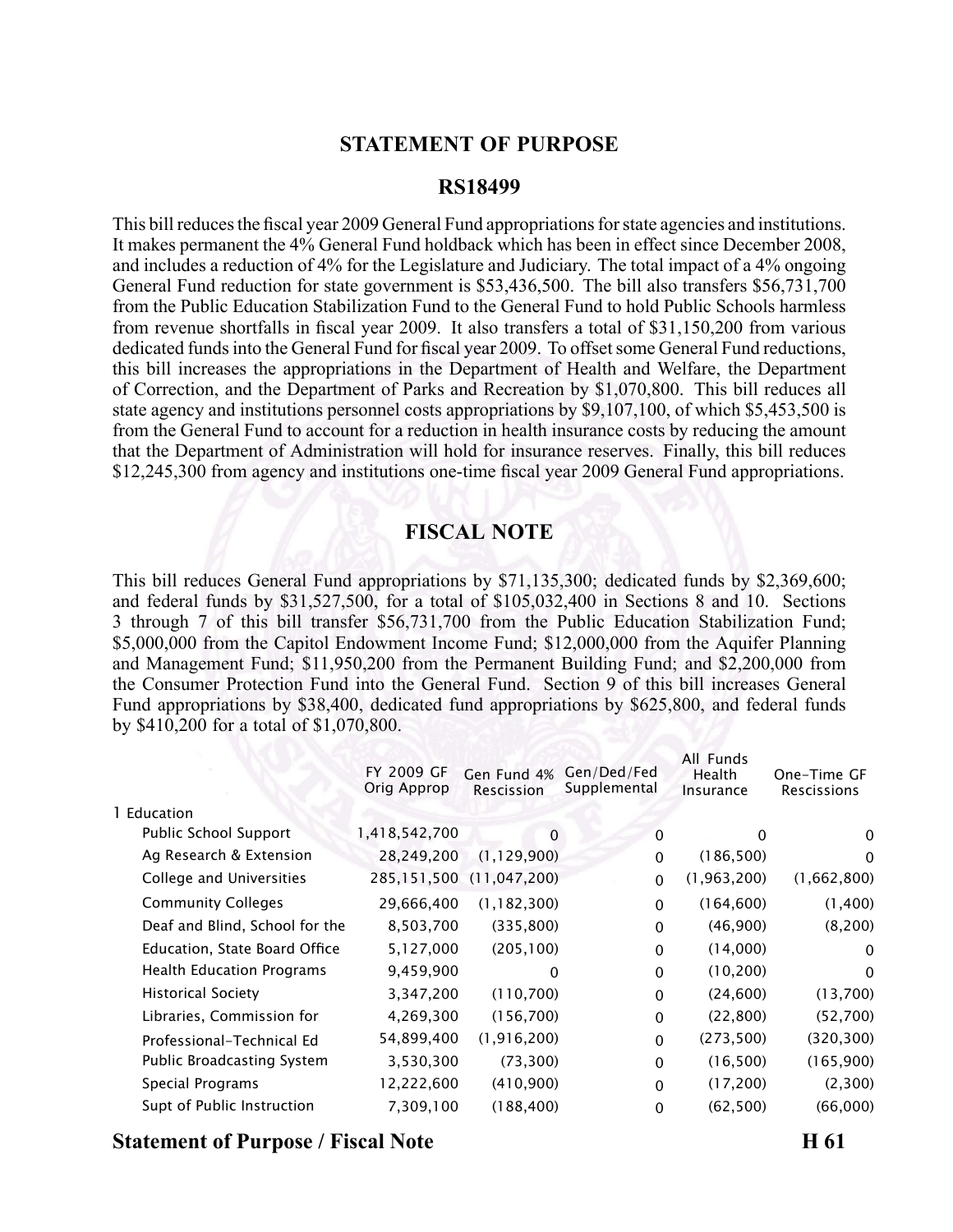| Vocational Rehabilitation          | 8,520,900                  | (339, 800)               | $\mathbf 0$ | (75,600)      | (12,000)      |
|------------------------------------|----------------------------|--------------------------|-------------|---------------|---------------|
| <b>Total Education</b>             | 1,878,799,200 (17,096,300) |                          | $\mathbf 0$ | (2,878,100)   | (2,305,300)   |
| 2 Health and Human Services        |                            |                          |             |               |               |
| Medically Indigent Health Care     | 20,767,700                 | $\mathbf 0$              | 0           | 0             | 0             |
| Health and Welfare, Dept of        |                            | 184,785,100 (11,400,200) | 520,000     | (1,423,400)   | (1,438,900)   |
| <b>Medical Assistance Services</b> |                            | 402,492,800 (10,394,600) | $\mathbf 0$ | (145,000)     | (12,600)      |
| SILC                               | 129,100                    | (5,100)                  | 0           | (2,300)       | 0             |
| <b>Public Health Districts</b>     | 10,799,300                 | (431,900)                | $\mathbf 0$ | (78, 200)     | 0             |
| Total Health & Human Services      |                            | 618,974,000 (22,231,800) | 520,000     | (1,648,900)   | (1, 451, 500) |
| 3 Public Safety                    |                            |                          |             |               |               |
| Correction, Department of          | 175,915,200                | (3,530,400)              | 532,000     | (811, 800)    | (1,037,100)   |
| Judicial Branch                    | 31,862,500                 | (1, 267, 700)            | 0           | (134,500)     | 0             |
| Juvenile Corrections, Dept of      | 40,029,300                 | (1, 594, 700)            | $\mathbf 0$ | (203, 200)    | (120, 600)    |
| Police, Idaho State                | 24,529,500                 | (790,000)                | $\mathbf 0$ | (273,000)     | (834, 100)    |
| <b>Total Public Safety</b>         | 272,336,500                | (7, 182, 800)            | 532,000     | (1,422,500)   | (1, 991, 800) |
| 4 Natural Resources                |                            |                          |             |               |               |
| Environmental Quality, Dept of     | 19,625,000                 | (727, 400)               | $\pmb{0}$   | (190, 400)    | (331, 300)    |
| Fish and Game, Department of       | 0                          | 0                        | 0           | (264, 300)    | 0             |
| Land, Board of Commissioners       | 5,590,800                  | (212, 200)               | $\mathbf 0$ | (116,900)     | (33,600)      |
| Parks and Recreation, Dept of      | 16,072,000                 | (464, 300)               | 18,800      | (86, 600)     | (2, 295, 300) |
| Water Resources, Dept of           | 14,587,500                 | (539, 300)               | $\mathbf 0$ | (119,300)     | (135, 300)    |
| <b>Total Natural Resources</b>     | 55,875,300                 | (1, 943, 200)            | 18,800      | (777, 500)    | (2,795,500)   |
| 5 Economic Development             |                            |                          |             |               |               |
| Agriculture, Department of         | 17,046,500                 | (511,600)                | $\mathbf 0$ | (116, 400)    | (2, 413, 100) |
| Commerce, Department of            | 9,199,200                  | (306, 200)               | $\mathbf 0$ | (28,000)      | (9,500)       |
| Finance, Department of             | 0                          | 0                        | $\pmb{0}$   | (26,000)      | 0             |
| <b>Industrial Commission</b>       | 0                          | 0                        | 0           | (70, 800)     | 0             |
| Insurance, Department of           | $\mathbf 0$                | $\mathbf 0$              | $\pmb{0}$   | (37,000)      | $\pmb{0}$     |
| Labor, Department of               | 774,400                    | (31,000)                 | $\pmb{0}$   | (5,800)       | $\pmb{0}$     |
| <b>Public Utilities Commission</b> | 0                          | 0                        | $\pmb{0}$   | (24, 500)     | $\pmb{0}$     |
| Self-Governing Agencies            | 4,258,800                  | (163, 600)               | $\pmb{0}$   | (315,900)     | $\pmb{0}$     |
| Transportation Dept, Idaho         | 0                          | $\mathbf 0$              | $\pmb{0}$   | (916, 800)    | 0             |
| <b>Total Economic Development</b>  | 31,278,900                 | (1,012,400)              | $\pmb{0}$   | (1, 541, 200) | (2,422,600)   |
| 6 General Government               |                            |                          |             |               |               |
| Administration, Department of      | 8,775,500                  | (324, 600)               | 0           | (78, 100)     | (225, 800)    |
| Permanent Building Fund            | $\mathbf 0$                | 0                        | 0           | $\mathbf 0$   | 0             |
| <b>Attorney General</b>            | 19,215,600                 | (755, 500)               | 0           | (102, 600)    | (76, 600)     |
| Controller, State                  | 7,196,900                  | (274, 100)               | 0           | (48,900)      | (100, 200)    |
| Governor, Office of the            | 20,298,600                 | (834, 400)               | 0           | (335,500)     | (186,000)     |
| Legislative Branch                 | 12,856,900                 | (491, 100)               | 0           | (38,000)      | (133, 300)    |
| Lieutenant Governor                | 162,600                    | (6,500)                  | 0           | (1,500)       | 0             |
| Revenue and Taxation, Dept of      | 29,011,500                 | (1, 126, 600)            | $\mathbf 0$ | (209, 800)    | (139,900)     |
| Secretary of State                 | 2,791,600                  | (88, 800)                | 0           | (15,500)      | (416, 800)    |
| Treasurer, State                   | 1,710,300                  | (68, 400)                | $\pmb{0}$   | (9,000)       | 0             |

# **Statement of Purpose / Fiscal Note H 61**